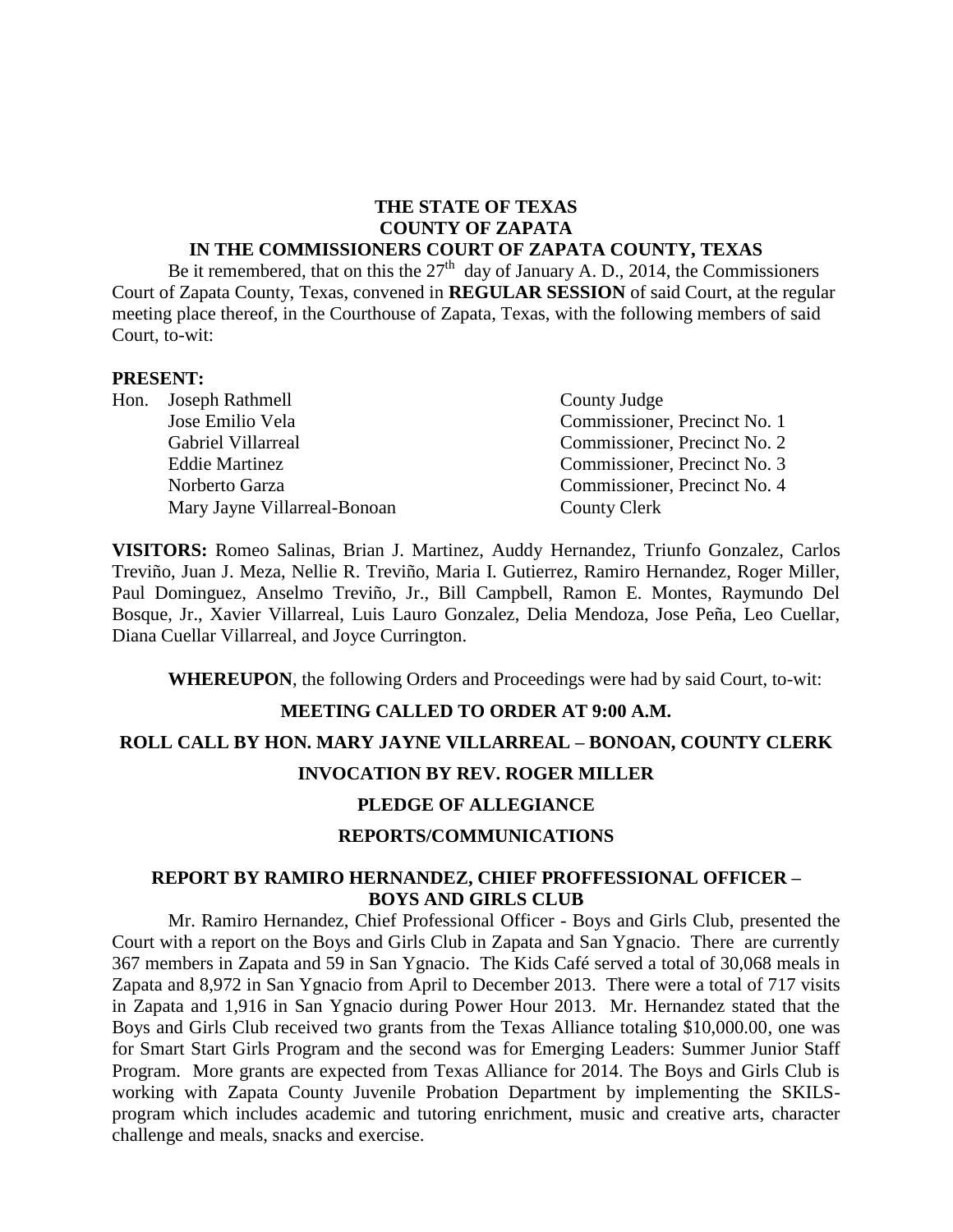Commissioner Vela advised the Court that Nuevo Santander Genealogical Society will be holding an organizational meeting on February 2, 2014 at the Zapata County Museum of History.

### **ORDER APPROVING INVOICES**

Motion was made by Commissioner Villarreal, seconded by Commissioner Vela, to approve invoices as presented by Triunfo Gonzalez, County Auditor.

The above motion, being put to a vote, was approved by the affirmative vote of all members of the Court.

## **ORDER APPROVING CHECKS ISSUED**

Motion was made by Commissioner Martinez, seconded by Commissioner Garza, to approve checks issued and Treasurer's Report as requested by Hon. Romeo Salinas, County Treasurer.

The above motion, being put to a vote, was approved by the affirmative vote of all members of the Court.

## **UPDATE OF CACC FINDINGS**

Judge Rathmell gave a brief update of the CACC (Carolyn Arnold Communications Consultant) findings. Ms. Arnold found that Zapata County is entitled to refunds in the amount of \$11,766.45. She also found future savings since the County is no longer with AT&T. CACC is entitled to 45% commission.

#### **PRESENTATION ON COLLECTION OF PAST DUE AMBULANCE RUNS**

Paul Dominguez, of Fletcher, Goldman, and Ross, made a presentation on collection of past due ambulance runs. They are a collection agency representing ambulance agencies. The agency may be able to assist the County in collecting unpaid self pay runs. They go as far as four years back. Chief Meza stated that there had been 180 calls in December, 59 were self pay, numbers vary every month. Chief Meza also stated that he may be able to collect up to 50% of self pay runs.

# **ORDER APPROVING FINAL PAYMENT TO R&G CLARK, INC., DBA SERVPRO FOR COMPLETION OF MOLD REMEDIATION AT ZAPATA COUNTY COURTHOUSE**

Motion was made by Commissioner Garza, seconded by Commissioner Martinez, to approve final payment for invoice #4011483 in the amount of \$61,553.24 and invoice #3630469 in the amount of \$63,366.46 to R & G Clark, Inc., DBA ServPro, for the completion of the mold remediation performed at Zapata County Courthouse, to be paid out of monies recovered from pending litigation, as requested by Hon. Joe Rathmell, County Judge.

The above motion, being put to a vote, was approved by the affirmative vote of all members of the Court.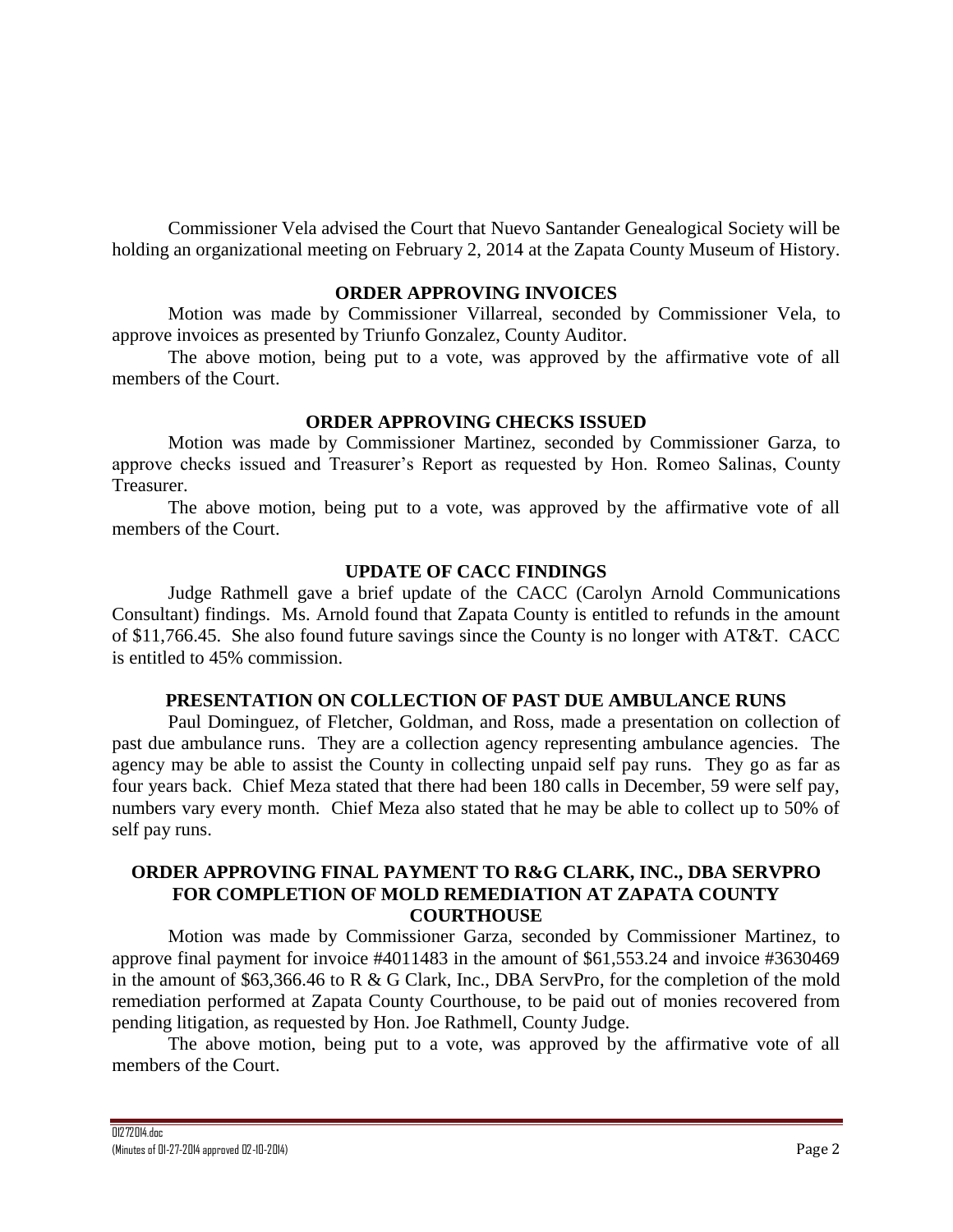## **ORDER APPROVING RENEWAL OF LEASE AGREEMENT BETWEEN TMC HEAD START AND ZAPATA COUNTY**

Motion was made by Commissioner Villarreal, seconded by Commissioner Garza, to approve to renew the lease agreement between TMC Head Start and Zapata County as requested by Hon. Joe Rathmell, County Judge.

The above motion, being put to a vote, was approved by the affirmative vote of all members of the Court.

# **ORDER TO TABLE REQUEST BY COMMISSIONER VELA AND TIRSO AMESQUITA OF BRUSH COUNTRY HEALTH CARE, REGARDING PROPOSAL FROM BRUSH COUNTRY HEALTH CARE REGARDING OFFICE SPACE AT ZAPATA COUNTY CLINIC**

Motion was made by Commissioner Martinez, seconded by Commissioner Villarreal, to table request by Hon. Jose E. Vela, Commissioner Pct. 1 and Tirso Amesquita, Brush Country Health Care, regarding proposal from Brush Country Health Care for office space at Zapata County Clinic.

The above motion, being put to a vote, was approved by the affirmative vote of all members of the Court.

## **ORDER APPRVOING CONTRACT EXTENSION BETWEEN SIEMENS WATER TECHNOLOGY LLC AND ZAPATA COUNTY**

Motion was made by Commissioner Garza, seconded by Commissioner Martinez, to approve a contract extension between Siemens Water Technologies LLC and Zapata County, rate per pound will change to .67 cents instead of .63 cents, as requested by Carlos Treviño, Jr., Water Plant Manager.

The above motion, being put to a vote, was approved by the affirmative vote of all members of the Court.

# **ORDER TO TABLE REQUEST BY OZZIE D. JIMERSON, SOUTH TEXAS AGENT ON PRESENTATION AND REQUEST TO ALLOW CYA BENEFITS TO CONDUCT EMPLOYEE DEMOGRAPHIC CENSUS**

Motion was made by Commissioner Martinez, seconded by Commissioner Garza, to table request by Ozzie D. Jimerson, South Texas Agent, to allow CYA (Carter Young and Associates) Benefits to conduct an employee demographic census. Mr. Jimerson gave a presentation on the benefits that their plan offers. This plan would not replace, but instead be a companion plan to what is already in place and would offset employee self defying benefits.

The above motion, being put to a vote, was approved by the affirmative vote of all members of the Court.

## **ORDER APPROVING PAY INCREASE FOR CDL DRIVERS AT COUNTY SHOP**

Motion was made by Commissioner Martinez, seconded by Commissioner Garza, to approve a pay increase for Raul Ontiveros (15-014-Slot #3) CDL Driver of \$1.12 and also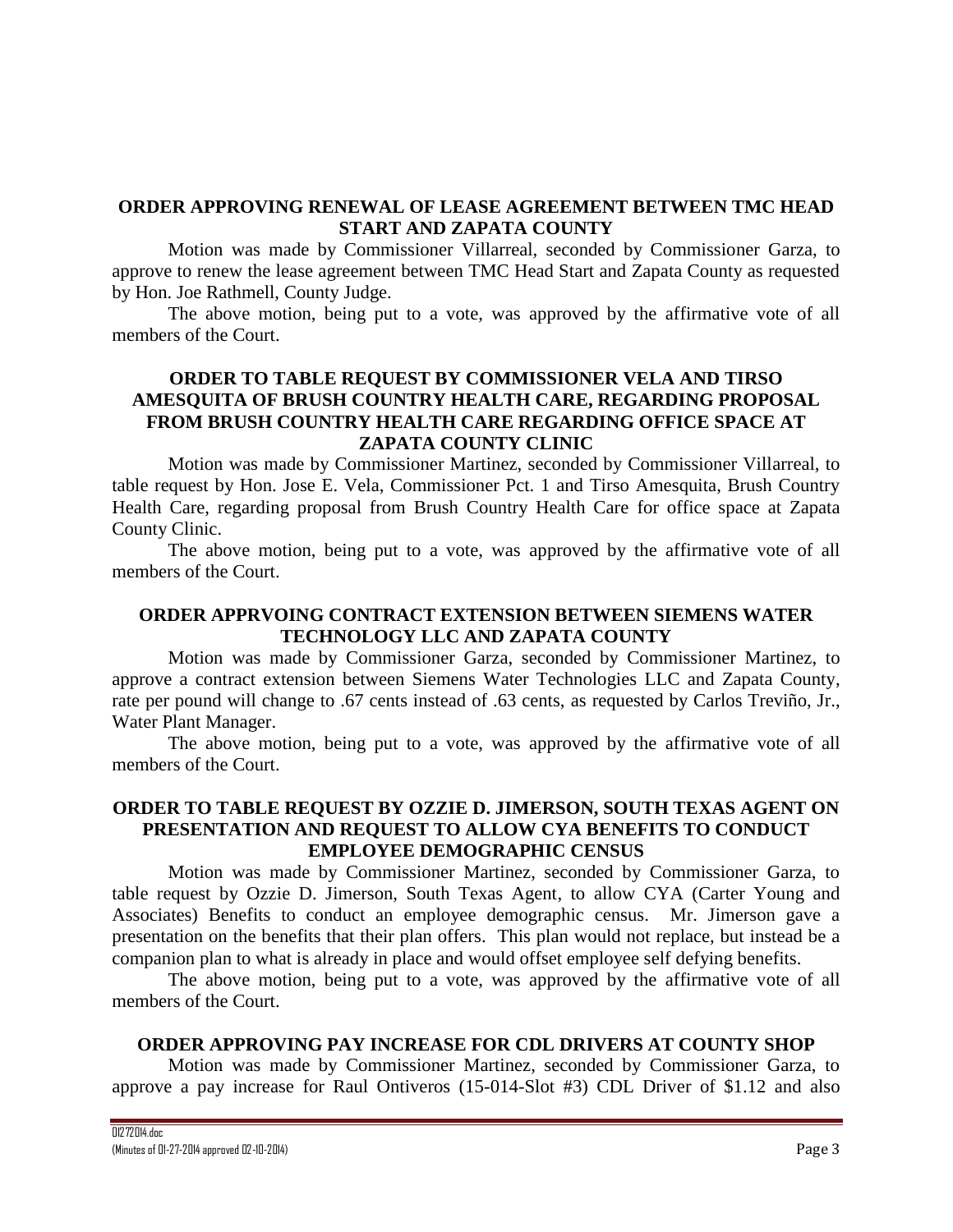approve a pay increase for Enoch Lopez (15-621-Slot #8) CDL Driver of \$1.20 per hour as requested by Jose F. Mendoza, County Shop Supervisor.

The above motion, being put to a vote, was approved by the affirmative vote of all members of the Court.

#### **ORDER APPROVING PURCHASE OF 750K DOZER WITH 6 WAY BLADE**

Motion was made by Commissioner Vela, seconded by Commissioner Martinez, to approve the purchase a JD-750K Dozer with 6 way blade for the amount of \$278,800.00, for the Zapata County Shop Department, with trade of existing dozer at a minimum trade-in value of \$61,430.39 which is the amount of the first year's payment, as requested by Jose F. Mendoza, County Shop Supervisor.

The above motion, being put to a vote, was approved by the affirmative vote of all members of the Court.

#### **ORDER APPROVING LINE ITEM TRANSFER**

Motion was made by Commissioner Martinez, seconded by Commissioner Garza, to approve the following line-item transfer:

|                 | <b>DEPARTMENT</b>             | <b>LINE ITEM</b> | <b>FUND</b>             | <b>AMOUNT</b> |
|-----------------|-------------------------------|------------------|-------------------------|---------------|
| <b>FROM</b>     | JP 1 & JP 2                   | 10-435-311       | Postage Rental          | \$80.31       |
| <b>TO</b>       | Non-Department                | 10-409-311       | Postage/Express/Freight | \$80.31       |
| <b>FROM</b>     | Judge's Office                | 10-400-311       | Postage                 | \$85.98       |
| <b>TO</b>       | Non-Department                | 10-409-311       | Postage/Express/Freight | \$85.98       |
| <b>FROM</b>     | Personnel/Auditor             | 10-495-311       | Postage/Express/Freight | \$26.81       |
| <b>TO</b>       | Non-Department                | 10-409-311       | Postage/Express/Freight | \$26.81       |
| <b>FROM</b>     | Project Office/Judge's        | 10-400-311       | Postage                 | \$71.71       |
| <b>TO</b>       | Non-Department                | 10-409-311       | Postage/Express/Freight | \$71.71       |
| <b>FROM</b>     | Sheriff                       | 10-560-311       | Postage/Express/Freight | \$147.07      |
| TO              | Non-Department                | 10-409-311       | Postage/Express/Freight | \$147.07      |
| <b>FROM</b>     | <i>*Tax Office</i>            | 10-499-311       | Postage                 | \$10,646.02   |
| TO <sub>1</sub> | <i><b>*Non-Department</b></i> | 10-409-311       | Postage/Express/Freight | \$10,646.02   |
| <b>FROM</b>     | $49th$ District               | 10-435-311       | <b>Rental Postage</b>   | \$18.68       |
| <b>TO</b>       | Non-Department                | 10-409-311       | Postage/Express/Freight | \$18.48       |
| <b>FROM</b>     | <b>Adult Probation Office</b> | 10-400-431       | Postage                 | \$111.74      |
| <b>TO</b>       | Non-Department                | 10-409-311       | Postage/Express/Freight | \$111.74      |
| <b>FROM</b>     | Auditor                       | 10-495-311       | Postage/Express/Freight | \$46.01       |
| <b>TO</b>       | Non-Department                | 10-409-311       | Postage/Express/Freight | \$46.01       |
| <b>FROM</b>     | Code Enforcement              | 10-596-311       | Postage                 | \$129.23      |
| <b>TO</b>       | Non-Department                | 10-409-311       | Postage/Express/Freight | \$129.93      |
| <b>FROM</b>     | County Clerk                  | 10-403-311       | Postage                 | \$41.86       |
| <b>TO</b>       | Non-Department                | 10-409-311       | Postage/Express/Freight | \$41.86       |
| <b>FROM</b>     | County Attorney               | 10-475-311       | Postage/Express/Freight | \$385.14      |
| <b>TO</b>       | Non-Department                | 10-409-311       | Postage/Express/Freight | \$385.14      |
| <b>FROM</b>     | District Clerk                | 10-450-311       | Postage/Express/Freight | \$1,236.01    |
| <b>TO</b>       | Non-Department                | 10-409-311       | Postage/Express/Freight | \$1,236.01    |

as requested by Audelia Hernandez, County Judge's Office.

The above motion, being put to a vote, was approved by the affirmative vote of all members of the Court.

Luis Lauro Gonzalez, Tax Assessor Collector, addressed the court and objected to the amount being transferred from his office being that a payment was made directly from his office for postage.